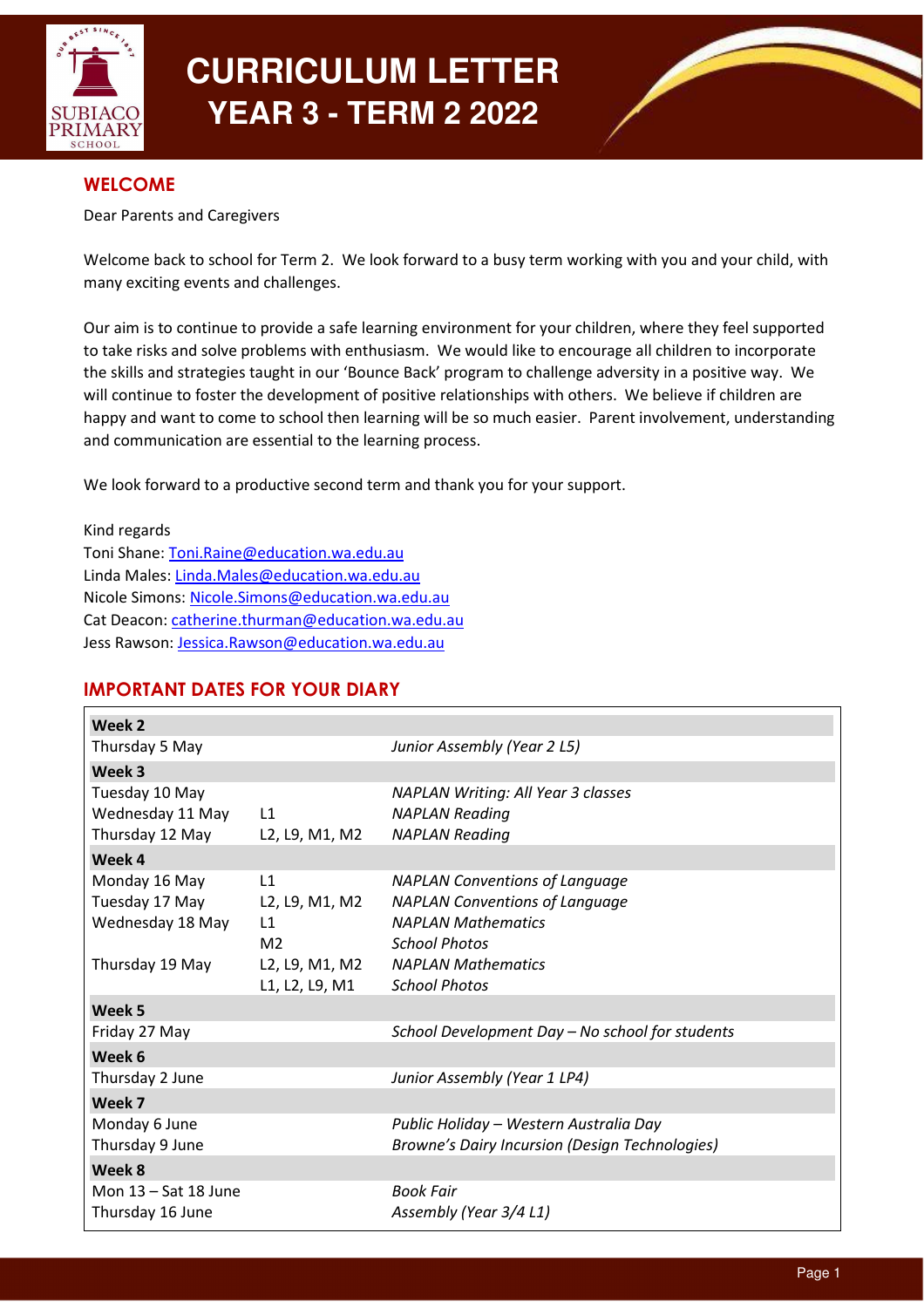# IMPORTANT DATES FOR YOUR DIARY (cont')

| Week 9           |                                      |  |
|------------------|--------------------------------------|--|
| Thursday 23 June | <b>School Cross Country Carnival</b> |  |
| Week 10          |                                      |  |
| Tuesday 28 June  | <b>School Reports on Compass</b>     |  |
| Thursday 30 June | Junior Assembly (Year 2 LP5)         |  |
| Friday 1 July    | Last Day of Term 2                   |  |

Please also refer to the Compass Calendar for the latest up-to-date information.

# ENGLISH

#### Reading

- Different text types (informative and imaginative texts)
- Comprehension Strategies predicting, monitoring comprehension using symbols to annotate texts, making inferences and making connections (prior knowledge, connections to self, texts and world)
- BDA Framework (before, during and after reading comprehension strategies)
- Explicit teaching of vocabulary
- Guided Reading Groups
- Literal and inferential questioning
- Responding to texts
- Reading a class novel to enhance comprehension skills
- Library every week (please remember to return books)

#### Spelling - SoundWaves

- Investigating sound/letter relationships
- New units introduced each Monday
- Children area able to login at home to practice the weekly sound: www.soundwaveskids.com.au/ Access codes are:
	- M1: dish655
	- M2: what623
	- L9: clap508
	-
	- L1: water200
	- L2: spent697

## Language features and grammar are explicitly taught in conjunction with spelling:

- Contractions (would + have = would've)
- Homophones (hear/hear)
- Antonyms (worse/better)
- Synonyms (end/finish)
- Irregular past tense (buy bought)
- Plurals (when to add es instead of just s)
- Compound words (in  $+$  side = inside)
- Spelling choices (ck usually comes after a short vowel, whereas k usually follows long vowels)
- Prefix and suffix meanings
- Spelling rules (double the consonant after a short vowel before adding –ing and –ed)

#### Writing

- Structure and features of Imaginative and Poetry
- Sentence structure, sentence beginnings and editing skills
- Choosing appropriate and topic-specific vocabulary
- Creating texts with a five-part structure using paragraphs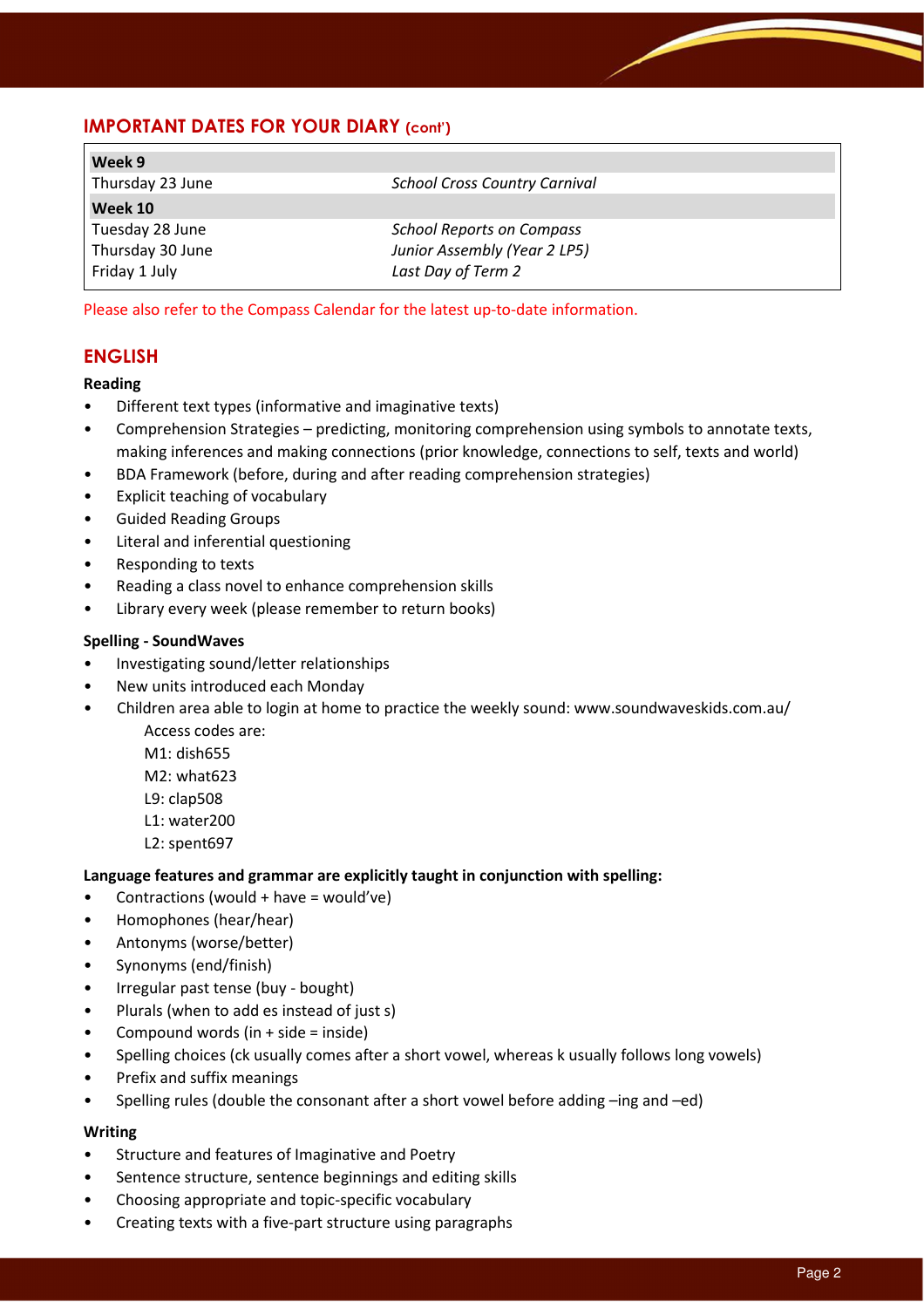## Grammar/Punctuation (integrated approach across all learning areas)

- Consolidating students' knowledge of sentence punctuation (capital letters and full stops) and applying more complex punctuation such as question marks, exclamation marks and speech marks
- Using conjunctions to link more than one idea in a sentence
- Using connectives to sequence information in written texts

# MATHEMATICS

- Focus areas: Number, Place Value, Angles, Shapes (2D and 3D names and attributes), location and transformation
- Maths Vocabulary
- Fluency games
- Proficiency strands understanding, fluency, problem solving and reasoning
- **Mathletics**
- iMaths children are able to login at home:

https://online.fireflyeducation.com.au/services/student\_login/imaths Access codes are: M1: dish655 M2: what623 L9: clap508 L1: water200 L2: spent697

## **HASS**

#### **History**

- The historical origins and significance of the days and weeks celebrated or commemorated in Australia and places around the world.
- How aspects of everyday life (education, places, daily life, entertainment) have changed or have been kept the same over time.

## **SCIENCE**

#### Chemical Science- 'Melting Moments'

A change of state between solid and liquid can be caused by adding or removing heat.

## HEALTH & WELLBEING

The **Bounce Back** program is a whole school approach to promote positive mental health, wellbeing and resilience for our students, and to build a safe and supportive classroom and school learning environment.

This term we will be completing Units 7 - Relationships

- Getting along well with others makes you happier
- Everyone can learn friendship skills
- Friendships can change and that is normal
- Every friendship if different
- No friendship is perfect
- Sometimes it can be hard to make new friends
- Stand up for yourself do not be afraid of disagreements

Children will also regularly participate in mindfulness to promote being in the present moment and be focused in a relaxed, easy way.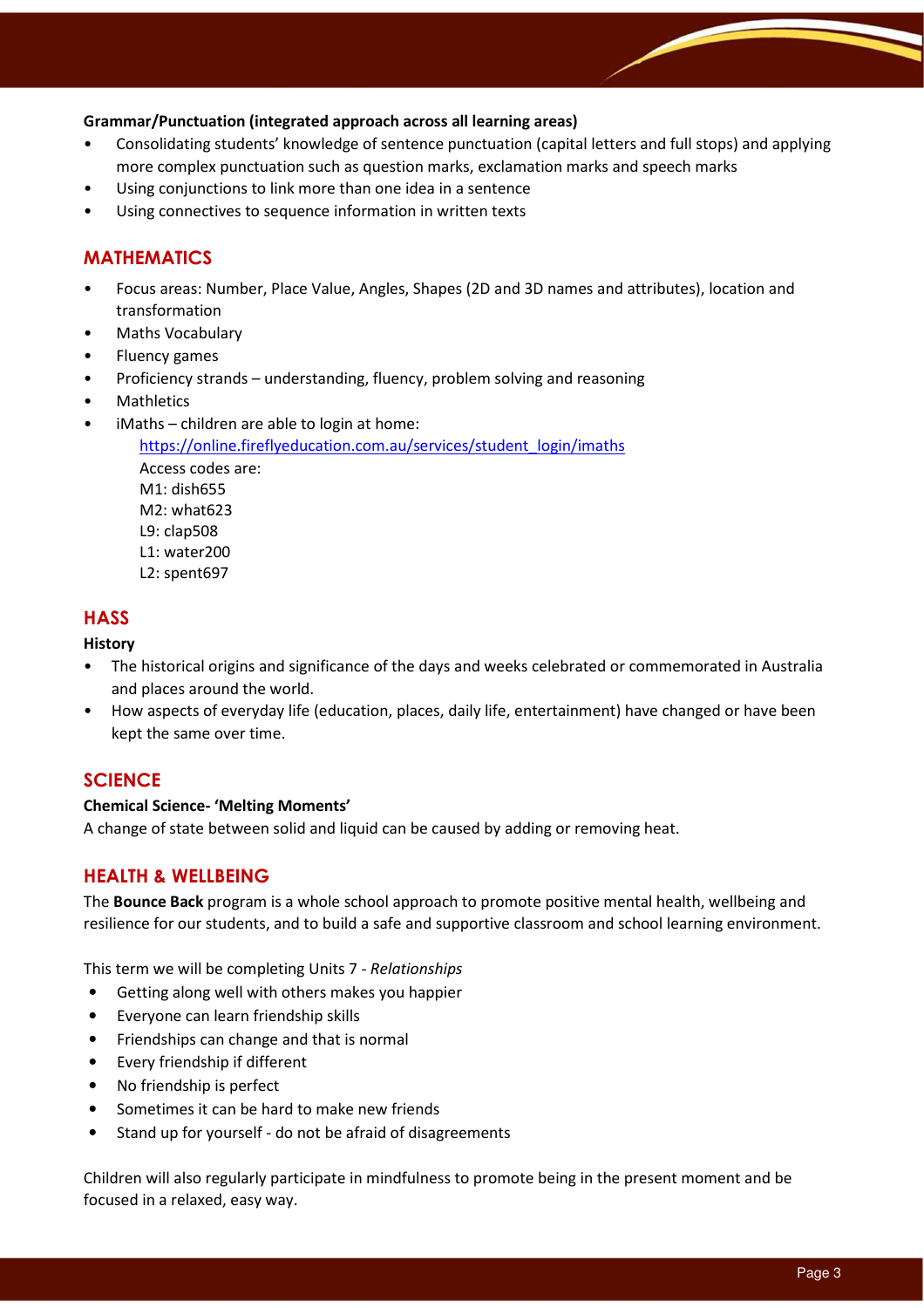# DIGITAL TECHNOLOGIES (Mr Michael Batskos)

This term, Year Three students will:

- Learn how to create and communicate ideas and information safely online.
- Explore peripheral devices such as a programmable robot (Sphero).
- Use visually represented sequenced steps (algorithms) in Sphero Edu, including steps with decisions made by the user (branching).

## PHYSICAL EDUCATION (Mr Ashley Clancy/Mr Brendan Egan)

This term in physical education lessons students will take part in a variety of activities which will continue to develop and strengthen their fundamental movement skills. The students will also learn to follow the rules of specific games and to play fairly in physical activities. Our focus sports for this term will be Soccer and AFL. Soccer sessions will be run with support from Football West. The students will also be completing training sessions which will be gearing them up to compete in our Faction Cross Country event later in the term.

## MUSIC (Mr Andrew Angel)

During Term 2, students in Year 3 will:

- Develop aural skills by recognising rhythmical note patterns and pitch identification.
- Compose and play simple 5 note melodic patterns.
- Perform short pieces as part of a percussion classroom ensemble.
- Explore a variety of musical elements while listening and responding to a variety of music.
- We will listen to music that tells a story/paints a picture 'Pictures at an Exhibition' by Mussorgsky and 'In the Hall of the Mountain King' by Grieg.

#### ART (Mrs Leith Elliott)

Year 3 Art is all about exploration and appreciation of artwork from other cultures, period and styles. In Term 2 students will:

- Use themes, styles and ideas of other artists to evoke ideas.
- Investigate and create artwork inspired by other cultures, periods and styles.
- Continue investigating the concept of cultural storytelling through art.
- Enhance their artwork using the visual art elements of line, shape, colour, texture and space.
- Produce and present artwork that communicates messages and ideas to an audience.
- Learn visual art terminology and use the terminology when reflecting on artwork they view and make.
- Respond to artwork by identifying the meaning of the artwork and how it is influenced by a specific culture.

#### FRENCH (Madame Maria)

During this term we will:

- Revise and expand on greetings in French.
- Learn to say the date with the correct day, month, and number to 31.
- Learn to say the date of your birthday.
- Revise colour names.
- Learn the song "Leon le Cameleon" to practise colour, simple vocabulary and sentence structure.